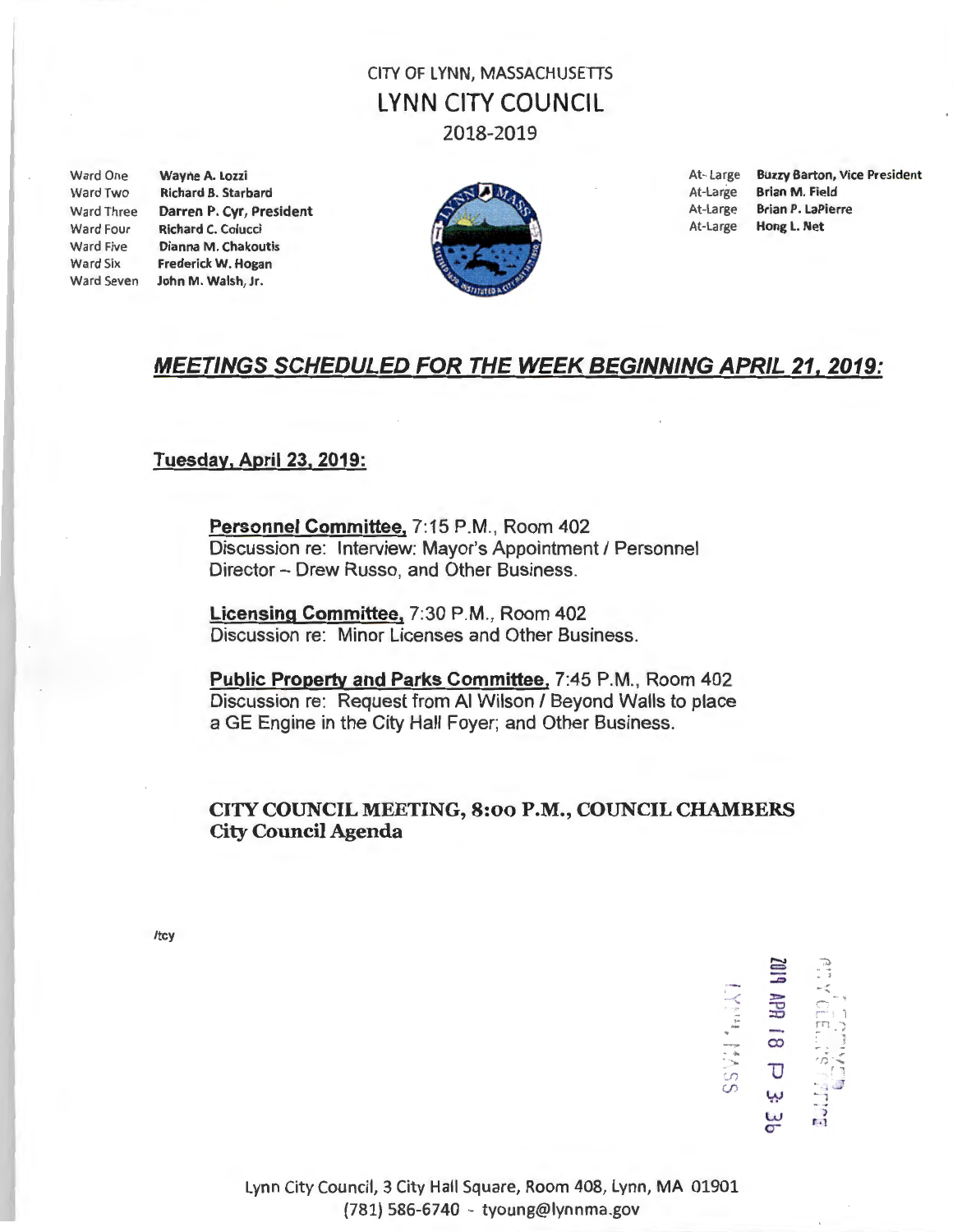## CITY OF LYNN, MASSACHUSETTS **LYNN CITY COUNCIL** 2018-2019

Ward One Ward Two Ward Three Ward Four Ward Five Ward Six

Wayne A. Lozzi Richard B. Starbard Darren P. Cyr, President Richard C. Colucci Dianna M. Chakoutis Frederick W. Hogan Ward Seven John M. Walsh, Jr.



At-Large Buzzy Barton, Vice President At-Large Brian M. Field **Brian P. LaPierre** At-Large At-Large Hong L. Net

## PERSONNEL COMMITTEE AGENDA TUESDAY, APRIL 23, 2019 7:15 P.M. - ROOM 402

## **INTERVIEW: Mayor's Appointment / Personnel** Director:

Drew Russo

 $2.$ 

1.

#### **OTHER BUSINESS**

/tcy

Lynn City Council, 3 City Hall Square, Room 408, Lynn, MA 01901 (781) 586-6740 - tyoung@lynnma.gov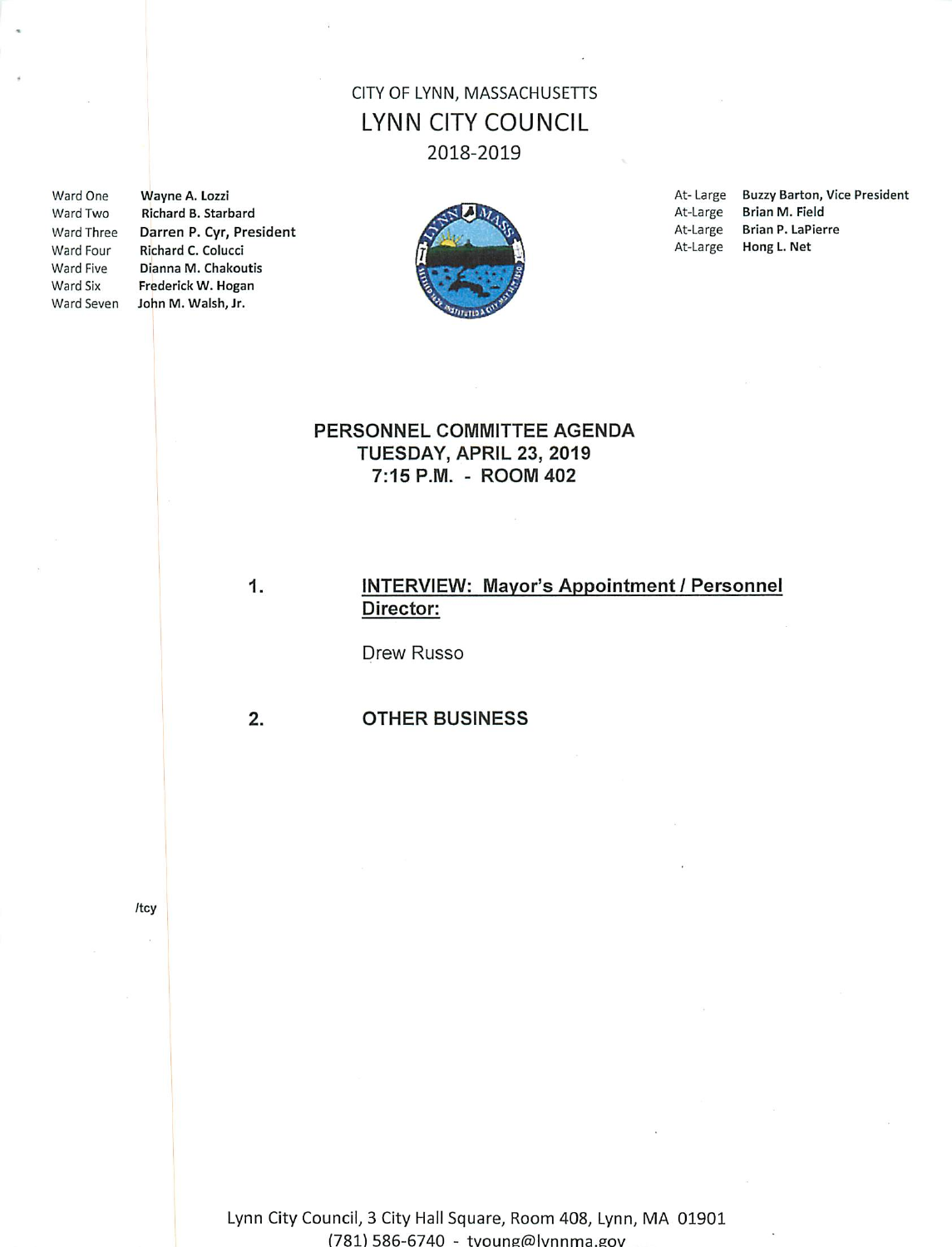# CITY OF LYNN, MASSACHUSETTS LYNN CITY COUNCIL 2018-2019

Ward One Ward Two Ward Three Ward Four **Ward Five** Ward Six

Wayne A. Lozzi Richard B. Starbard Darren P. Cyr, President Richard C. Colucci Dianna M. Chakoutis Frederick W. Hogan Ward Seven John M. Walsh, Jr.



At-Large Buzzy Barton, Vice President At-Large **Brian M. Field** At-Large Brian P. LaPierre At-Large Hong L. Net

### **LICENSING COMMITTEE AGENDA** TUESDAY APRIL 23, 2019 7:30 P.M. - ROOM 402

## **TAXI OPERATORS NEW:**

Campbell, Michael: 20 Beacon Hill Ave, Lynn (Tabled-4/9/19) Haddigan, Keith: 268 Essex St, Beverly (Tabled-4/9-19) Jaquez, Juan Carlos: 15 Cook St., Lynn

#### LIVERY SERVICE NEW:

NASS Transportation: 36 Bruce Pl (owner Sullyman, Nasiru) Safe & Secure Limousine LLC: 180 Commercial St (owner Youssufan, Luine) (Tabled 4/4/19) Tatis Transportation LLC: 330 Lynnway Ste. 453 (owner Jose Tatis & Maribel Sanchez)

#### LIVERY OPERATORS NEW:

Giseay, Mark: 125 Williams Ave Sullyman, Nasiru: 36 Bruce Pl Youssufan, Luine: 17 Bickford Ave, Revere (Tabled-4/9-19) Cuevas, Jose: 2 French St #1 De La Rosa, Erika: 47 Burrill Ave #1 Sanchez, Manuel: 2 French Ave #1 Sanchez, Heidy: 2 French Ave #1 Sanchez, Maribel: 14 Brookvale St #1 Valentin-Villar, Stanley: 45 Tudor St #4 Valentin-Villar, Ezequiel: 45 Tudor St #4. Vizcaino, Junior R: 42 River St #1

#### **MOBILE FOOD VEHICLE-NEW / 180 COMMERCIAL STREET**

21 Linwood Place, Amesbury, MA Big Rig BBQ

#### **AUTO REPAIR/ FLAMMABLE LICENSE - NEW**

1069A Western Ave. - James Auto Service

Lynn City Council, 3 City Hall Square, Room 408, Lynn, MA 01901 (781) 586-6740 - tyoung@lynnma.gov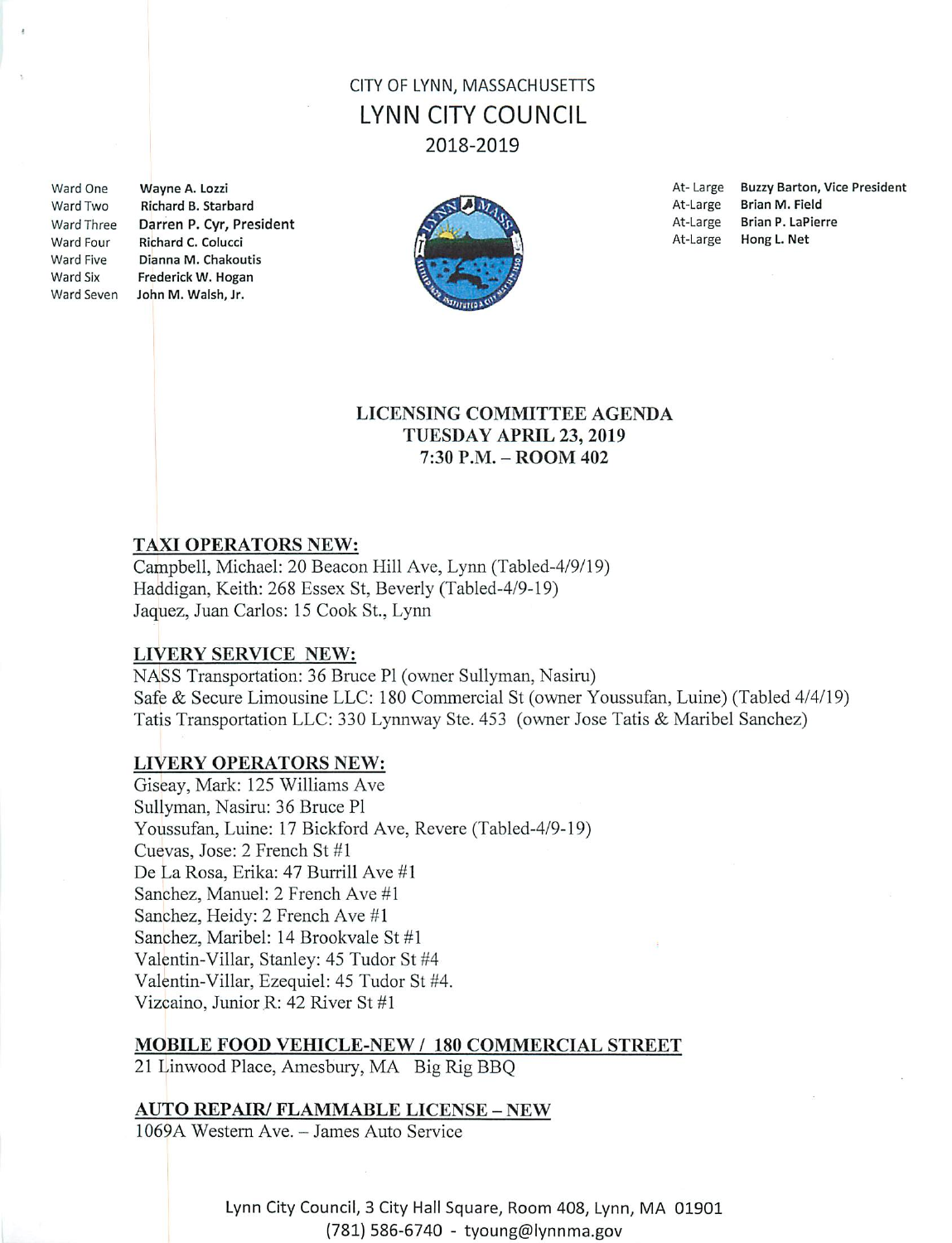**Licensing Committee Agenda** April 23, 2019 Page 2

### **SIGN LICENSE-RENEWAL**

157 Central Ave., La Luz De La Esperanza 139 Munroe Street, Nest Forward

#### AUTO BODY/AUTO REPAIR/FLAMMABLE LICENSE - RENEWAL

17C Alley St. - Alley Auto Body & Repair, Inc. 19 Alley St. - Spina's Auto Body 35B Alley St.  $-K & J$  Auto Body, Inc. 250 Commercial St. - City of Lynn DPW 9 Green St. - Legere Auto Body 88-92 Harbor St. - Urban Auto Body **AUTO REPAIR/FLAMMABLE LICENSE - RENEWAL** 18A Alley St. - E and M Auto Repair 36-38 Alley St. - McGinn Bus Company, Inc. 182 Alley St. - Transmission Reis 60 Bennett St. - Bennett St. Tire and Glass 68R Bennett St. - Estrada Auto Repair 59 Commercial St. - Rolando's Auto Repair 180 Commercial St. - Miracle Auto Works (change of address from 19 Alley St.) 12 Ellis St. - Enrique Auto Repair Center 109 Lynnfield St. - R & R American Service Station, Inc. 617 Lynnway - New Angle Glass, Co. **FLAMMABLE LICENSE-RENEWAL** 6 Bennett St. - L-A-C Steel Fabrication & Erection 20-24 Boston St. - Lynn Ladder & Scaffolding Co., Inc. 122 Boston St. - Boston Street Shell #04037 512 Chestnut St. - Ghenwa Inc. dba Lynn Mobil Mart 113 Fayette St.  $-$  R. DiLisio Co., Inc. 535 Lynnway - Lynnway Shell #04032 700 Lynnway - Sonny's Car Wash 28 Oakville St. - McGrath Enterprises 56 Sanderson Ave. - Leahy Landscaping Inc. 760 Summer St. - A.L. Prime Energy 12 Washington St.  $-$  J & S Transport Co., Inc. 240 Western Ave. - Gibbs Oil Company Limited Partnership 570 Western Ave. - Chowdhury Inc. dba Convenience Station 1000 Western Ave. - G.E. Aviation

#### **OTHER BUSINESS:**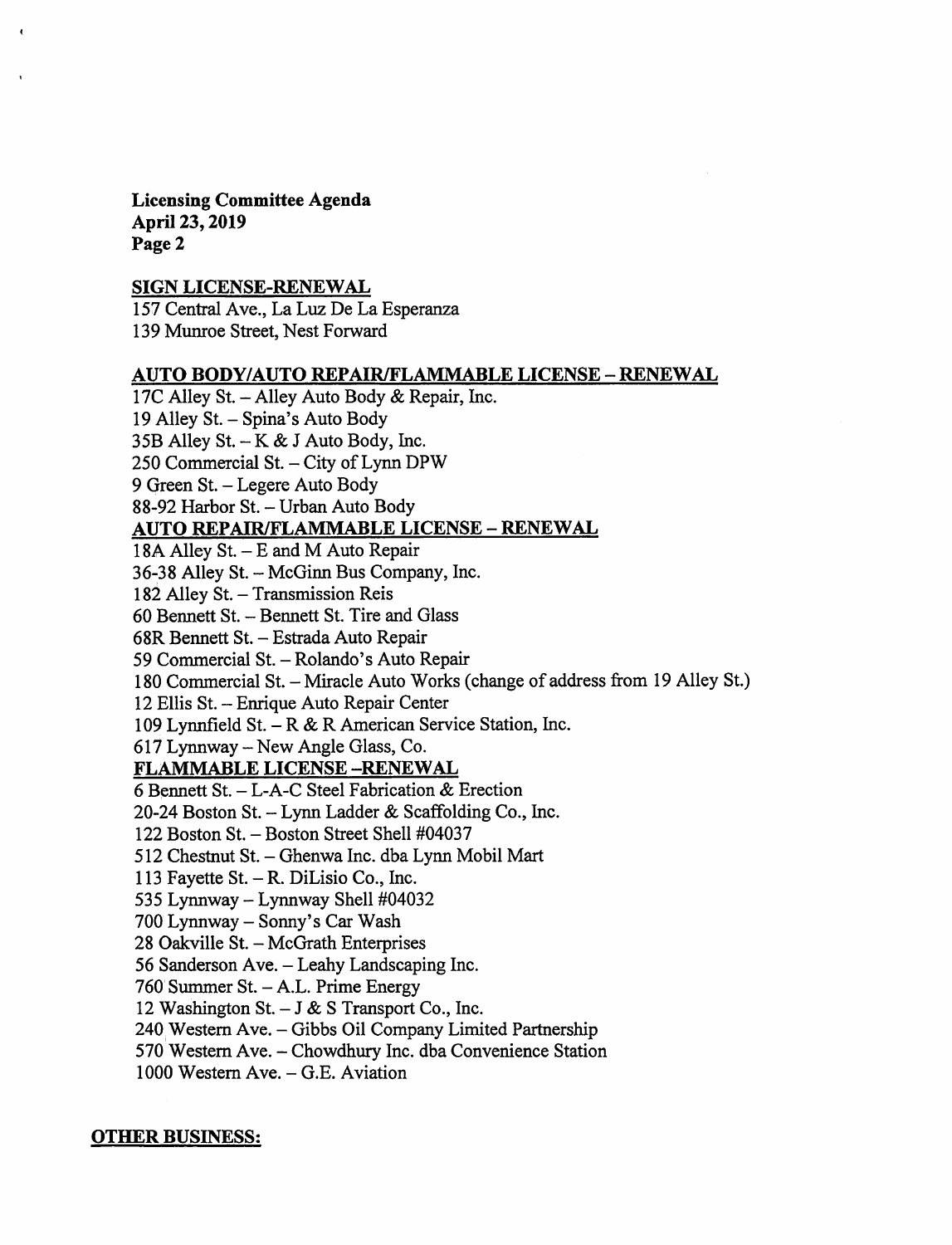# CITY OF LYNN, MASSACHUSETTS **LYNN CITY COUNCIL** 2018-2019

Ward One Ward Two Ward Four Ward Five Ward Six

Wayne A. Lozzi Richard B. Starbard Ward Three Darren P. Cyr, President Richard C. Colucci Dianna M. Chakoutis Frederick W. Hogan Ward Seven John M. Walsh, Jr.



At-Large Buzzy Barton, Vice President At-Large Brian M. Field At-Large Brian P. LaPierre At-Large Hong L. Net

## PUBLIC PROPERTY AND PARKS COMMITTEE AGENDA TUESDAY, APRIL 23, 2019 7:45 P.M. - ROOM 402

Request from Al Wilson / Beyond Walls to place a GE Engine 1. in the City Hall Foyer.

2. **OTHER BUSINESS** 

/tcy

Lynn City Council, 3 City Hall Square, Room 408, Lynn, MA 01901 (781) 586-6740 - tyoung@lynnma.gov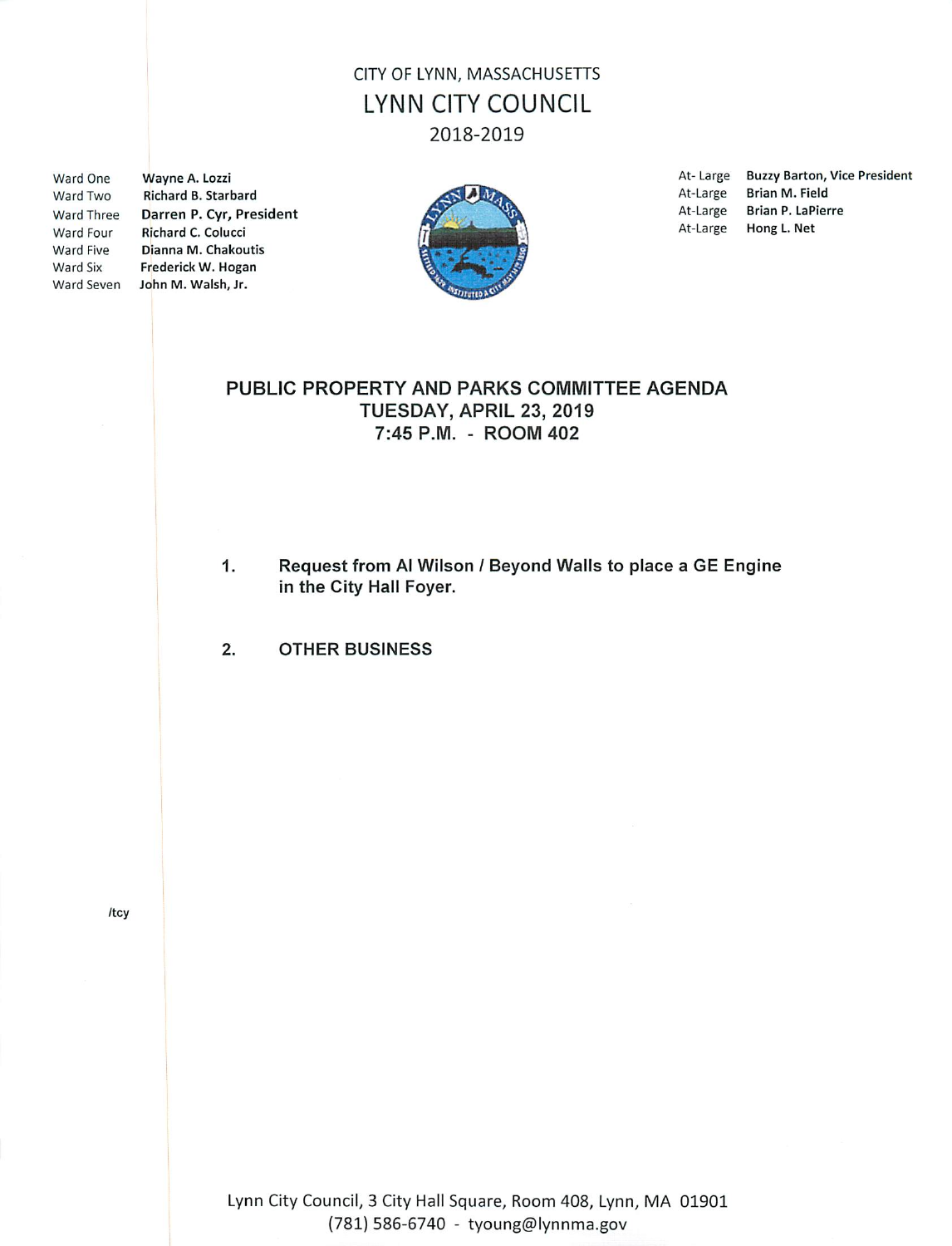

Council Agenda April 23, 2019

Roll Call Moment of Silence Pledge of Allegiance Accept Meeting Minutes from April 9, 2019

## **COMMUNICATIONS:**

Dear Councilors:

Pursuant to Section 6-9 of the Lynn City Charter, I am hereby appointing Drew Russo Personnel Director of the City of Lynn effective Monday, May 13, 2019. Also pursuant to Section 6-9 of the Charter, I am respectfully requesting that the Council confirm Mr. Russo's appointment at your April 23, 2019 meeting.

Sincerely, Mayor Thomas M. McGee

# **PUBLIC HEARINGS:**

Petition of Evan Dostert, 21 Glen Ct Lynn, MA to operate a Pharmacy as a merchant to retail merchant on Monday-Friday 8:30 am -2pm and Saturdays 8:30 am-6:30pm at 161 Eastern Ave Suite 6  $(Cyr)$ 

Petition of Jarrod Falite, 50 Porter St Melrose, MA to operate Bostica LLC, a Marijuana Cultivation Facility at 71 Linden St, 7 days per week, operation to require 24 hour care. (Walsh)

Petition of the Council regarding a burnt, dilapidated or dangerous building or other structure or vacant parcels of land located at 6 Pinkham Place. (Colucci)

Petition of the Council regarding a burnt, dilapidated or dangerous building or other structure or vacant parcels of land located at  $170-172$  Essex St (Cyr)